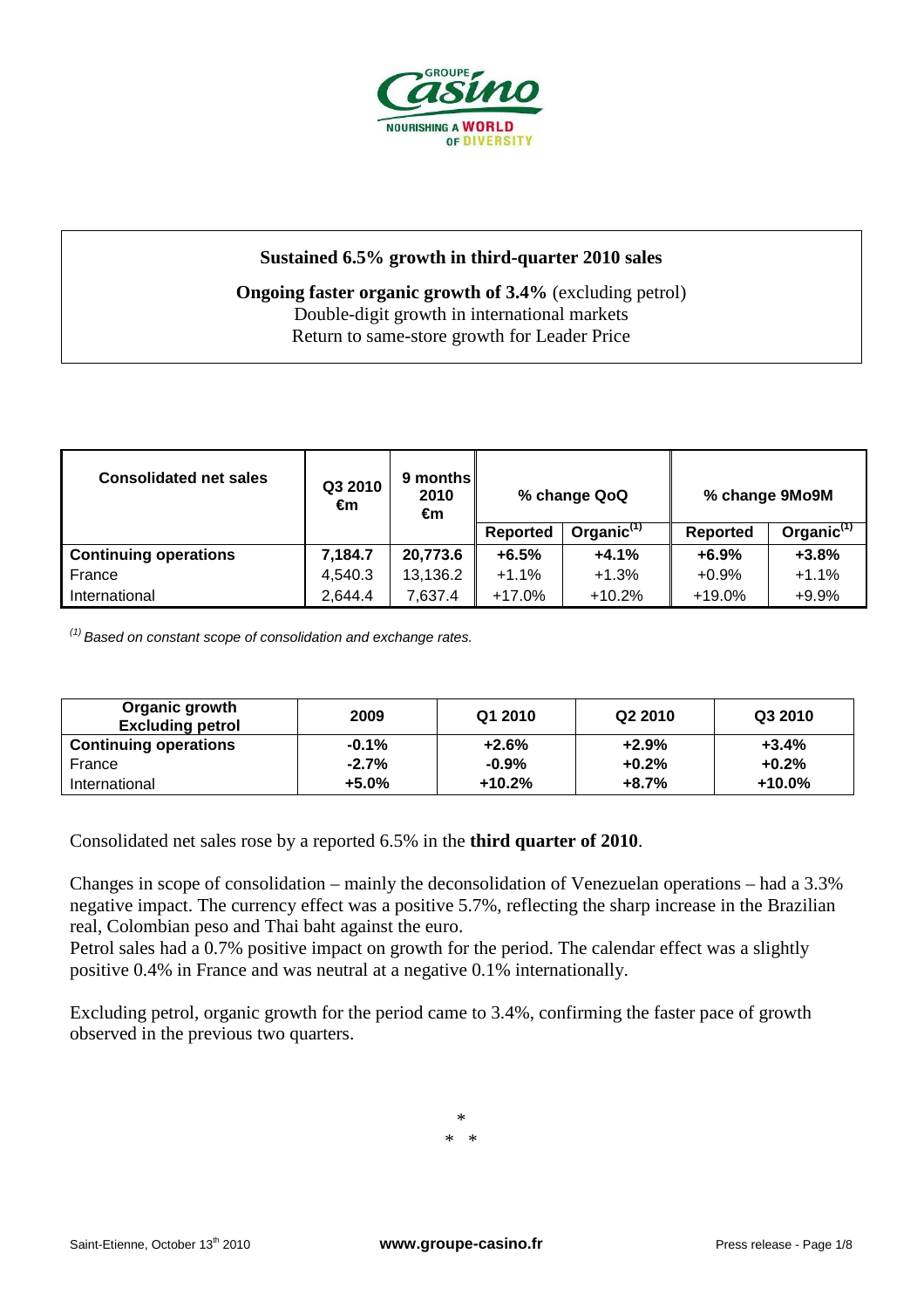In France, sales were up 0.2% on an organic basis (excluding petrol).

- Same-store sales at Leader Price returned to growth, rising by 1.1% (vs 6.1% decline in the first half) thanks to the effectiveness of the banner's sales revitalisation programme.
- Franprix and Monoprix reported solid gains, with total sales up 4.2% and 5.9%, respectively. Casino Supermarkets and Superettes delivered satisfactory performances.
- Cdiscount enjoyed significantly faster organic growth of 18.1% during the period.
- Géant Casino's sales fell back 4.1% on a same-store basis (excluding petrol) while the decline in footfalls slowed to 2.8% from 5% in the first half.

International operations enjoyed double-digit organic growth, at 10.2%, reflecting strong momentum in the Group's key countries (Brazil, Colombia, Thailand and Vietnam) as well as the quality of its asset portfolio.

- South America continued to report very robust organic growth, at 12.8%, led by continued strong advances in same-store sales in Brazil (up 13,1%) and a very satisfactory performance in Colombia.
- In Asia, same-store sales rose 6.5% over the period. Big C in Thailand achieved solid same-store growth, while Vietnam continued to enjoy strong momentum.

Overall, international sales expanded by 17.0% over the period and represented 37% of the consolidated total.

Organic growth continued to gain momentum in the third quarter, confirming the effective positioning of the Group's asset portfolio, both in France and internationally.

Casino intends to strengthen market share in France by improving the banners' price competitiveness and speeding up the expansion of the convenience and discount networks. Internationally, the quality of the Group's assets is expected to drive strong, profitable growth for 2010 and beyond.

The Group will pursue its €1 billion asset disposal programme and reaffirms its objective of a net debt/EBITDA ratio of less than 2.2x at year-end 2010.

> \* \* \*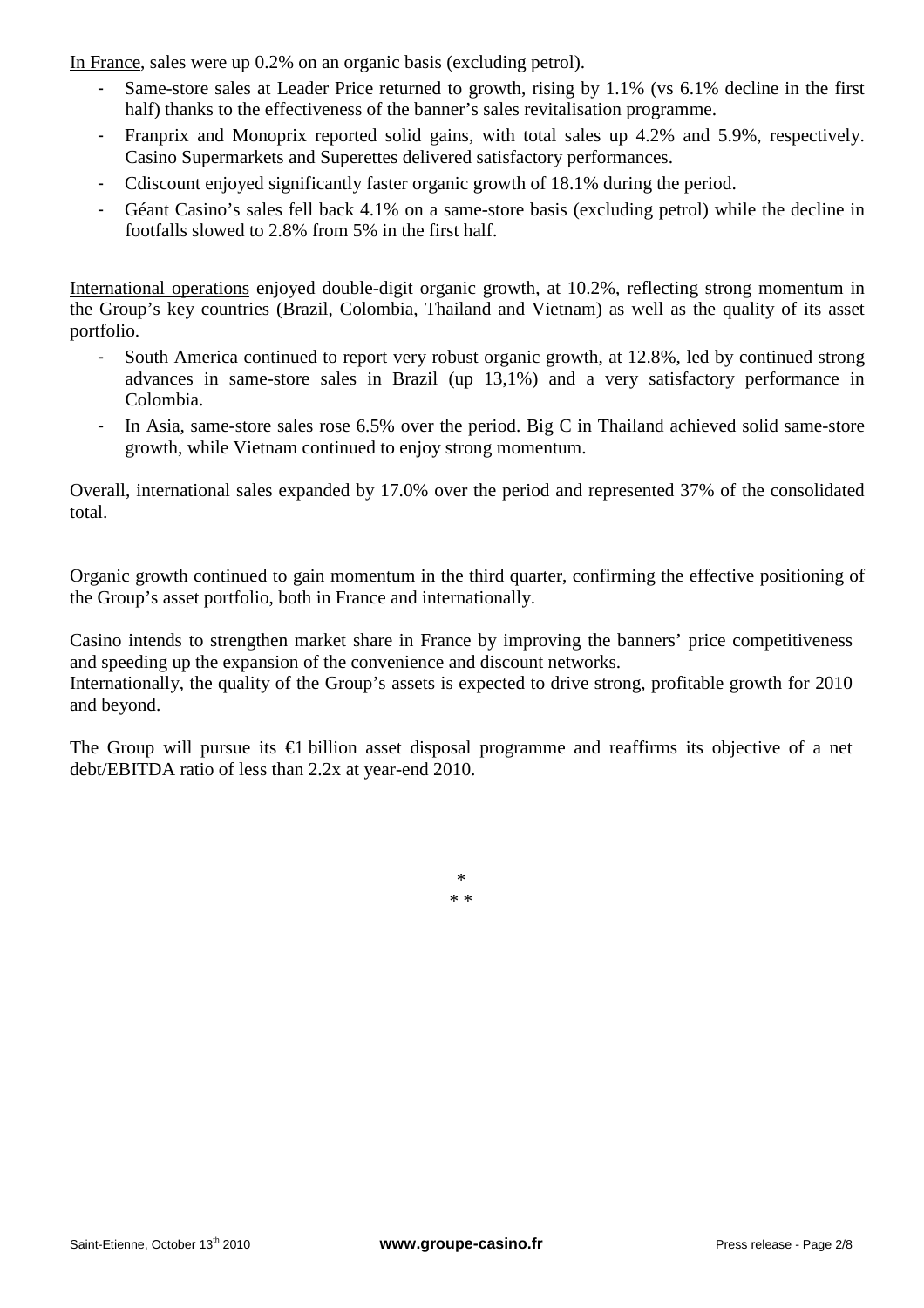Sales in France rose 1.3% on an organic basis, with petrol sales adding 1.1% to growth.

| In $\epsilon$ millions       | Third quarter |         |                | 9 months                                 |          |          |             |                                          |
|------------------------------|---------------|---------|----------------|------------------------------------------|----------|----------|-------------|------------------------------------------|
|                              | 2009          | 2010    | $\%$<br>change | Organic<br>growth<br>excluding<br>petrol | 2009     | 2010     | %<br>change | Organic<br>growth<br>excluding<br>petrol |
|                              |               |         |                |                                          |          |          |             |                                          |
| <b>Net sales, France</b>     | 4,489.3       | 4,540.3 | $+1.1%$        | $+0.2%$                                  | 13,018.9 | 13,136.2 | $+0.9\%$    | $-0.1%$                                  |
| <b>Franprix-Leader Price</b> | 965.1         | 933.0   | $-3.3%$        | $-3.3%$                                  | 2,982.8  | 2,948.0  | $-1.2%$     | $-1.2%$                                  |
| <b>Monoprix</b>              | 421.3         | 446.3   | $+5.9%$        | $+5,9%$                                  | 1,326.6  | 1,385.9  | $+4,5%$     | $+4,4%$                                  |
| <b>Casino France</b>         | 3,102.9       | 3,161.0 | $+1,9%$        | $+0,5%$                                  | 8.709.4  | 8.802.3  | $+1.1%$     | $-0.5%$                                  |
| Géant Casino HM              | 1,444.4       | 1,440.7 | $-0.3%$        | $-2.8%$                                  | 4.032.1  | 3,989.5  | $-1.1\%$    | $-4.0%$                                  |
| Casino SM                    | 910.1         | 943.4   | $+3.7%$        | $+1.9%$                                  | 2,515.2  | 2,603.8  | $+3.5%$     | $+1.2%$                                  |
| <b>Superettes</b>            | 424.8         | 426.8   | $+0.5%$        | $+0.5%$                                  | 1,155.8  | 1,147.3  | $-0.7%$     | $-0.7%$                                  |
| Other businesses             | 323.6         | 350.1   | $+8.2%$        | $+12.1%$                                 | 1,006.3  | 1,061.8  | $+5.5%$     | $+10.3%$                                 |

|                            |                        | Q3 2010                                                     | 9 months 2010 |                                   |  |
|----------------------------|------------------------|-------------------------------------------------------------|---------------|-----------------------------------|--|
| Same-store sales           | % change<br>(reported) | % change<br>% change<br>(excluding<br>(reported)<br>petrol) |               | % change<br>(excluding<br>petrol) |  |
| Franprix                   | $+0.1%$                | $+0.1%$                                                     | $+1.0%$       | $+1.0%$                           |  |
| <b>Leader Price</b>        | $+1.1%$                | $+1.1%$                                                     | $-3.9%$       | $-3.9%$                           |  |
| Géant Casino hypermarkets  | $-1.3%$                | $-4.1%$                                                     | $-2.1%$       | $-5.2%$                           |  |
| <b>Casino Supermarkets</b> | $+2.8%$                | $+0.9%$                                                     | $+2.1%$       | $-0.3%$                           |  |
| Monoprix                   | $+3.7%$                | $+3.7%$                                                     | $+2.7%$       | $+2.6%$                           |  |

## **Franprix-Leader Price**

**Leader Price** returned to same-store growth (up 1.1%), confirming the significant improvement in the sales trend observed in the second quarter. Growth was led by a tangible 2.1% increase in footfalls that attested to the effectiveness of sales initiatives implemented during the first half of the year, including measures to improve price competitiveness and stepped-up advertising. Marketing initiatives have been strengthened in the second half. Around 100 national brand products have been introduced in the integrated stores since the end of July and the assortment is being extended to include 250 national brand items, which will be available in all Leader Price stores from mid-October. The new store concept is being rolled out in line with the business plan, with 55 stores converted by end-September. In the first nine months of the year, 23 stores were opened and 18 were closed or rebannered.

**Franprix**'s same-store sales were stable, rising by 0.1% in the third quarter. The banner opened eight stores during the third quarter (bringing the total since January to 61) and continued to deploy the new store concept (with 152 stores converted in the first nine months of the year).

Total sales for Franprix/Leader Price contracted 3.3%, mainly as a result of the sharp drop in sales to Caillé group, which has been Leader Price's franchisee in Reunion since the third quarter of 2009.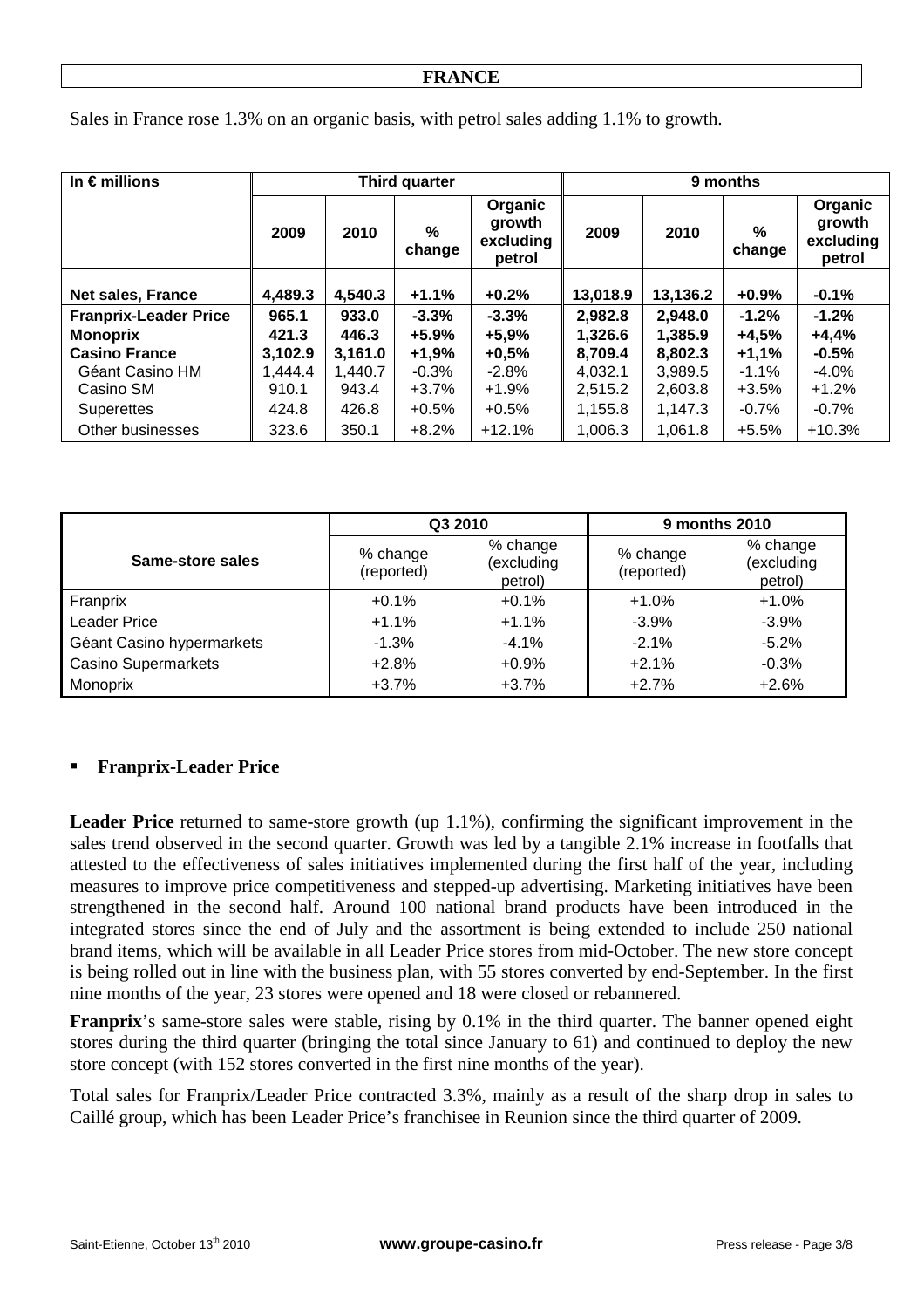# **Monoprix**

Monoprix reported a solid 3.7% increase in same-store sales, led by robust apparel sales and a good performance in food.

A new Citymarché store was opened during the period and expansion of the new store formats continued with the opening of five Monop stores and one Naturalia store, bringing the total number opened since January to 20.

Total sales rose by 5.9%, driven by the tangible contribution of store expansion to growth.

#### **Casino France**

**Géant Casino's** same-store sales contracted by 4.1%, excluding petrol. The decline in footfalls slowed to 2.8% in the third quarter from 5% in the second. The average basket was 1.2% lower.

Food sales were down 3.5%, versus 6.9% in the second quarter. Second-quarter price cuts led to a noticeable improvement in price competitiveness, with the banner's IRI index down 3 points at end-August. The banner will strengthen its competitiveness in the second half of the year by leveraging promotions and loyalty programmes.

On the non-food side, Géant Casino continued to reposition the offer around the most promising categories. As a result, sales in the apparel and home segments were virtually unchanged, while sales of less promising categories, such as DVDs/games/videos and large appliances continued to be carefully scaled back. Non-food sales were down 5.5%.

Excluding petrol, **Casino Supermarkets** reported a 0.9% increase in same-store sales in the third quarter, versus a 1.0% decline in the first half. Three new stores were opened during the period. Total sales excluding petrol rose by 1.9%.

**Superette** sales rose by 0.5%, reflecting the ramp-up of the expansion programme and the end of the store-base rationalisation programme. Sixty-three stores were opened during the period, bringing to 265 the total number opened since the beginning of the year.

The **Other businesses** reported 12.1% organic sales growth, led by the excellent performance of **Cdiscount**, which enjoyed third-quarter organic growth of 18.1%. Its additional sales largely offset the decline in Géant Casino's non-food sales.

The Group continued to promote synergies between Cdiscount and its store network. After developing a hypermarket pick-up service for Cdiscount purchases, the Group has started extending the service to Petit Casino superettes for parcels weighing under 30kg since the beginning of July. This initiative will be rolled out to all 1,900 integrated stores by the year-end and to the entire Superette network in firsthalf 2011.

> \* \* \*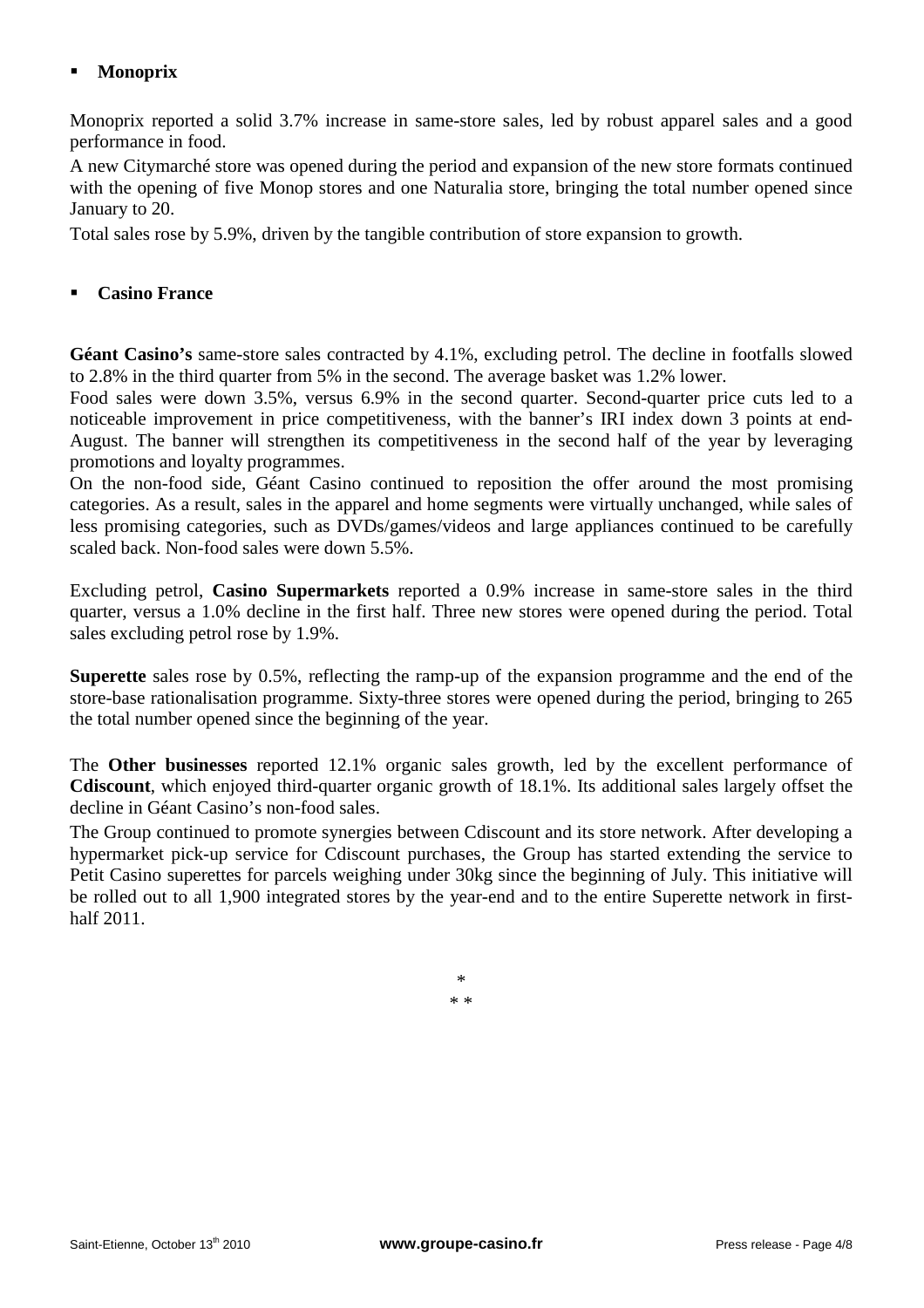International sales increased by 17.0% over the period.

Changes in scope of consolidation had a 10.2% negative impact, mainly resulting from the 1 January 2010 deconsolidation of Venezuelan operations.

The currency effect was a positive 17.1%, due to the rise in the Brazilian real, Colombian peso and Thai baht against the euro.

Organic growth in international markets remained very high at 10.2%, led by very strong 12.8% growth in South America and a robust 6.2% increase in Asia.

| <b>Consolidated net</b> |                    | <b>Reported growth</b> |                     | Organic growth      | Same-store growth   |                      |  |
|-------------------------|--------------------|------------------------|---------------------|---------------------|---------------------|----------------------|--|
| sales                   | Q3 2010            | 9 months<br>2010       | Q3 2010             | 9 months<br>2010    | Q3 2010             | 9 months<br>2010     |  |
| South America<br>Asia   | $+17.6%$<br>+23.6% | $+22.2%$<br>$+15.8%$   | $+12.8%$<br>$+6.2%$ | $+12.4%$<br>$+6.3%$ | $+10.5%$<br>$+6.5%$ | $+10.0\%$<br>$+5.5%$ |  |

In **South America**, same-store sales rose by 10.5%, lifted by sustained growth in Brazil and the ongoing improvement of business in Colombia.

- In **Brazil**, Grupo Pão de Acucar (GPA) reported same-store sales growth of 13.1%. Excluding Globex, GPA's same-store sales rose 7.8%, reflecting good performances in both food and nonfood. Globex same-store sales increased by 28.5%. E-commerce sales grew at a very fast pace, above 60%. GPA total sales grew by 16.9%\*.
- In **Colombia**, the improvement in same-store sales continued in the third quarter, with Exito reaping the benefits of successful hypermarket promotions. The banner opened two stores in the third quarter, bringing to four the total opened since the beginning of the year (of which 1 hypermarket), and stepped-up its programme of store conversions (with 23 completed to date).
- Growth in same-store sales was sustained in **Argentina** and **Uruguay**.

In **Asia**, organic growth remained robust at 6.2%, fuelled by the satisfactory same-store performance of Big C in Thailand and ongoing very strong growth in Vietnam. In Thailand, Big C pursued the development of its new formats, opening two Mini Big C stores and seven Pure stores during the period. The pace of expansion will move up a gear in the fourth quarter with the opening of three hypermarkets in Thailand (four openings in 2010) and four in Vietnam, bringing the total number of hypermarkets to 14 in this country by end-2010.

In the Indian Ocean, sales were down 0.4% on an organic basis and down 0.8% on a same-store basis.

*<sup>\*</sup> Data published by the company.*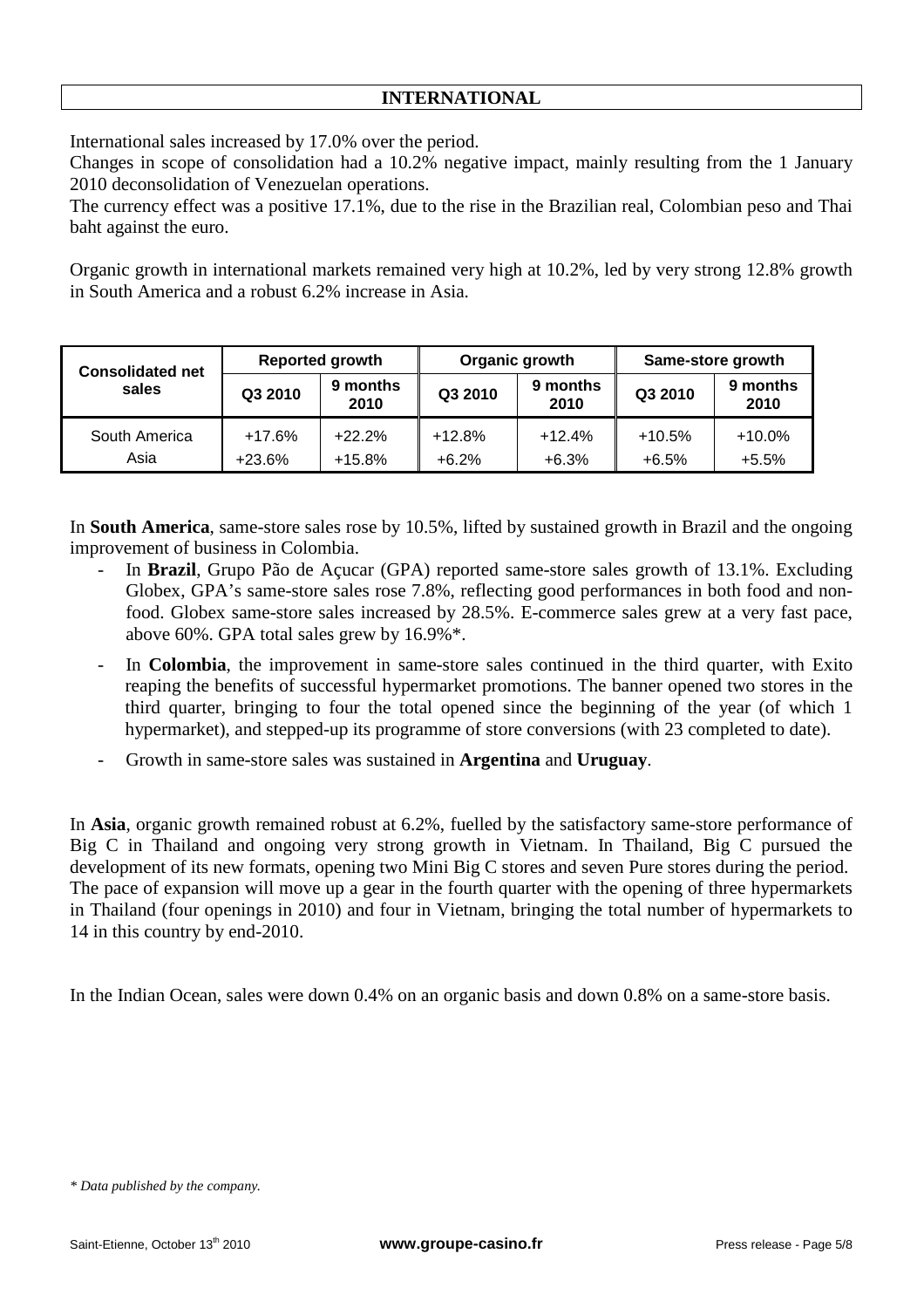### **Main changes in the scope of consolidation**

- Ponto Frio has been consolidated by the Grupo Pao de Açucar (GPA) sub-group since 1 July 2009.
- Operations in Venezuela have no longer been consolidated since 1 January 2010.

|                              | Third quarter |         |          | % change | 9 months |          | $\mathbf{L}$ | % change |
|------------------------------|---------------|---------|----------|----------|----------|----------|--------------|----------|
|                              | 2009          | 2010    | Reported | At       | 2009     | 2010     | Reported     | At       |
|                              | €m            | €m      |          | constant | €m       | €m       |              | constant |
|                              |               |         |          | exchange |          |          |              | exchange |
|                              |               |         |          | rates    |          |          |              | rates    |
|                              |               |         |          |          |          |          |              |          |
| <b>FRANCE</b>                | 4.489.3       | 4,540.3 | $+1.1%$  | $+1.1%$  | 13,018.9 | 13,136.2 | $+0.9%$      | $+0.9%$  |
| Of which:                    |               |         |          |          |          |          |              |          |
| <b>Franprix-Leader Price</b> | 965.1         | 933.0   | $-3.3%$  | $-3.3%$  | 2,982.8  | 2,948.0  | $-1.2%$      | $-1.2%$  |
| <b>Monoprix</b>              | 421.3         | 446.3   | $+5.9%$  | $+5.9%$  | 1,326.6  | 1,385.9  | $+4.5%$      | $+4.5%$  |
|                              |               |         |          |          |          |          |              |          |
| <b>Casino France</b>         | 3,102.9       | 3,161.0 | $+1.9%$  | $+1.9%$  | 8.709.4  | 8,802.3  | $+1.1%$      | $+1.1%$  |
| Géant Casino HM              | 1.444.4       | 1,440.7 | $-0.3%$  | $-0.3%$  | 4.032.1  | 3.989.5  | $-1.1%$      | $-1.1%$  |
| Casino SM                    | 910.1         | 943.4   | $+3.7%$  | $+3.7%$  | 2.515.2  | 2.603.8  | $+3.5%$      | $+3.5%$  |
| <b>Superettes</b>            | 424.8         | 426.8   | $+0.5%$  | $+0.5%$  | 1,155.8  | 1,147.3  | $-0.7%$      | $-0.7%$  |
| Other segments               | 323.6         | 350.1   | $+8.2%$  | $+8.2%$  | 1,006.3  | 1,061.8  | $+5.5%$      | $+5.5%$  |
| <b>INTERNATIONAL</b>         | 2,259.6       | 2.644.4 | $+17.0%$ | $0.0\%$  | 6,417.8  | 7.637.4  | $+19.0%$     | $+4.1%$  |
| Of which:                    |               |         |          |          |          |          |              |          |
| <b>South America</b>         | 1,653.7       | 1.944.6 | $+17.6%$ | $-1.4%$  | 4.544.6  | 5,553.1  | $+22.2%$     | $+3.8%$  |
| Asia                         | 397.6         | 491.6   | $+23.6%$ | $+6.2%$  | 1,262.7  | 1,461.7  | $+15.8%$     | $+6.3%$  |
| <b>Other segments</b>        | 208.2         | 208.2   | $+0.0%$  | $-0.8%$  | 610.5    | 622.6    | $+2.0%$      | $+1.6%$  |
|                              |               |         |          |          |          |          |              |          |
|                              |               |         |          |          |          |          |              |          |
| <b>NET SALES -</b>           |               |         |          |          |          |          |              |          |
| <b>CONTINUING</b>            | 6,748.9       | 7,184.7 | $+6.5%$  | $+0.7%$  | 19,436.6 | 20,773.6 | $+6.9%$      | $+1.9%$  |
| <b>OPERATIONS</b>            |               |         |          |          |          |          |              |          |

| Average exchange rates       | H1 2009 | H <sub>1</sub> 2010 | % change | 9 months<br>2009 | 9 months<br>2010 | % change |
|------------------------------|---------|---------------------|----------|------------------|------------------|----------|
| Argentina (ARS / EUR)        | 0.207   | 0.195               | $-5.8\%$ | 0.198            | 0.195            | $-1.3%$  |
| Uruguay (UYP / EUR)          | 0.032   | 0.038               | 20.1%    | 0.031            | 0.038            | 20.8%    |
| Venezuela (VEF / EUR)        | 0.349   | n/a                 | n/a      | 0.341            | n/a              | n/a      |
| Thailand (THB / EUR)         | 0.021   | 0.023               | 7.5%     | 0.021            | 0.024            | 11.2%    |
| Vietnam (VND / EUR) (x1000)  | 0.044   | 0.041               | $-7.5\%$ | 0.043            | 0.041            | $-4.9%$  |
| Colombia (COP / EUR) (x1000) | 0.325   | 0.386               | 18.7%    | 0.332            | 0.397            | 19.6%    |
| Brazil (BRL / EUR)           | 0.342   | 0.419               | 22.4%    | 0.352            | 0.427            | 21.0%    |

| <b>Investor Relations</b>           |                          |  |  |  |  |
|-------------------------------------|--------------------------|--|--|--|--|
| <b>Nadine Coulm</b><br>Aline Nguyen |                          |  |  |  |  |
| ncoulm@groupe-casino.fr             | anguyen@groupe-casino.fr |  |  |  |  |
| +33 (0) 1 53 65 64 17               | +33 (0) 1 53 65 64 85    |  |  |  |  |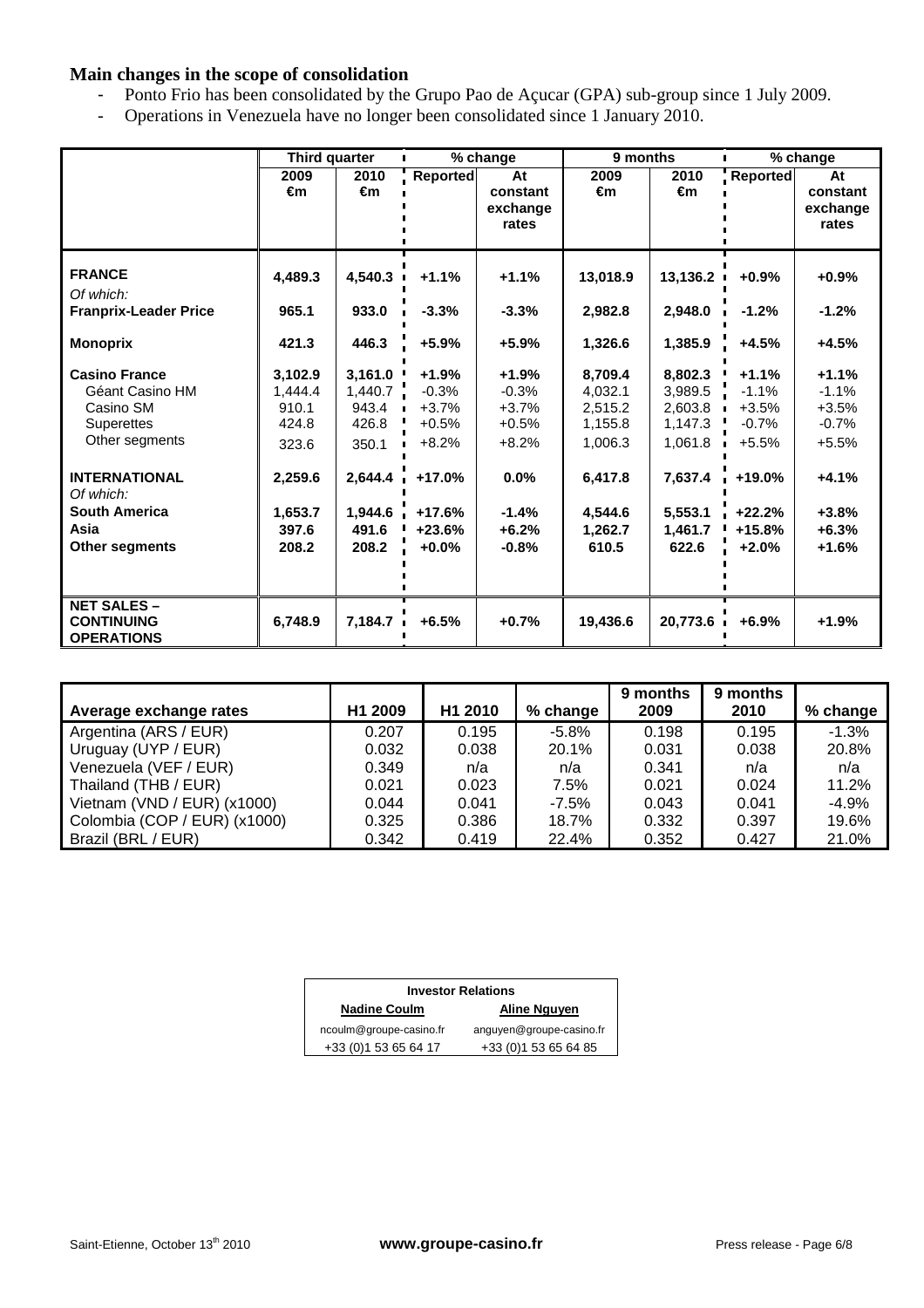| <b>Store network</b>                             |                |                |                |
|--------------------------------------------------|----------------|----------------|----------------|
| <b>France</b>                                    | 31 Dec 2009    | 30 June 2010   | 30 Sept 2010   |
| <b>Géant Casino hypermarkets</b>                 | 122            | 124            | 125            |
| Of which French affiliates                       | 5              | 6              | 6              |
| <b>International Affiliates</b>                  | 5              | 5              | 5              |
| <b>French Franchises</b>                         |                |                | $\overline{2}$ |
| + Service stations                               | 99             | 99             | 99             |
| <b>Casino supermarkets</b>                       | 390            | 396            | 402            |
| Of which French Franchise Affiliates             | 53             | 52             | 53             |
| <b>International Franchise Affiliates</b>        | 21             | 24             | 27             |
| + Service stations                               | 156            | 154            | 158            |
| <b>Franprix supermarkets</b>                     | 789            | 832            | 838            |
| Of which Franchise outlets                       | 472            | 498            | 497            |
| <b>Monoprix supermarkets</b>                     | 463            | 479            | 485            |
| Of which Naturalia                               | 41             | 44             | 45             |
| Of which Franchise outlets/Affiliates            | 117            | 124            | 127            |
| <b>Leader Price discount stores</b>              | 559            | 562            | 564            |
| Of which Franchise outlets                       | 266            | 280            | 281            |
| <b>TOTAL</b> supermarkets and discount stores    | 2,201          | 2,269          | 2,289          |
| Of which Franchise outlets/Stores operated under |                |                |                |
| business leases                                  | 929            | 978            | 985            |
| <b>Petit Casino superettes</b>                   | 1,816          | 1,795          | 1,796          |
| Of which Franchise outlets                       | 28             | 28             | 28             |
| <b>Eco Services superettes</b>                   | 3              | $\overline{c}$ | $\overline{2}$ |
| Of which Franchises                              | $\overline{2}$ | 1              | $\mathbf{1}$   |
| <b>Spar superettes</b>                           | 896            | 910            | 922            |
| Of which Franchise outlets                       | 739            | 752            | 757            |
| <b>Vival superettes</b>                          | 1,753          | 1,802          | 1,793          |
| Of which Franchise outlets                       | 1,753          | 1,802          | 1,792          |
| Casitalia and C Asia superettes                  | 1              | 1              | 1              |
| <b>Other Franchise stores</b>                    | 1,257          | 1,307          | 1,310          |
| Corners, Relay, Shell, Elf, Carmag, other        | 1,257          | 1,307          | 1,310          |
| <b>Wholesale outlets</b>                         | 1,025          | 928            | 927            |
| TOTAL CONVENIENCE STORES                         | 6,751          | 6,745          | 6,751          |
| Of which Franchise outlets/Stores operated under | 4,805          | 4,819          | 4,816          |
| business leases                                  |                |                |                |
| <b>Other affiliate stores</b>                    | 13             | 18             | 18             |
| Of which French affiliates                       | 13             | 15             | 15             |
| <b>International Affiliates</b>                  |                | 3              | 3              |
| Other businesses                                 | 277            | 283            | 287            |
| Casino Restauration                              | 277            | 283            | 287            |
| <b>TOTAL France</b>                              | 9,364          | 9,439          | 9,470          |
| Hypermarkets                                     | 122            | 124            | 125            |
| Supermarkets                                     | 1,642          | 1,707          | 1,725          |
| Discount stores                                  | 559            | 562            | 564            |
| Superettes and other stores                      | 6,764          | 6,763          | 6,769          |
| Other                                            | 277            | 283            | 287            |